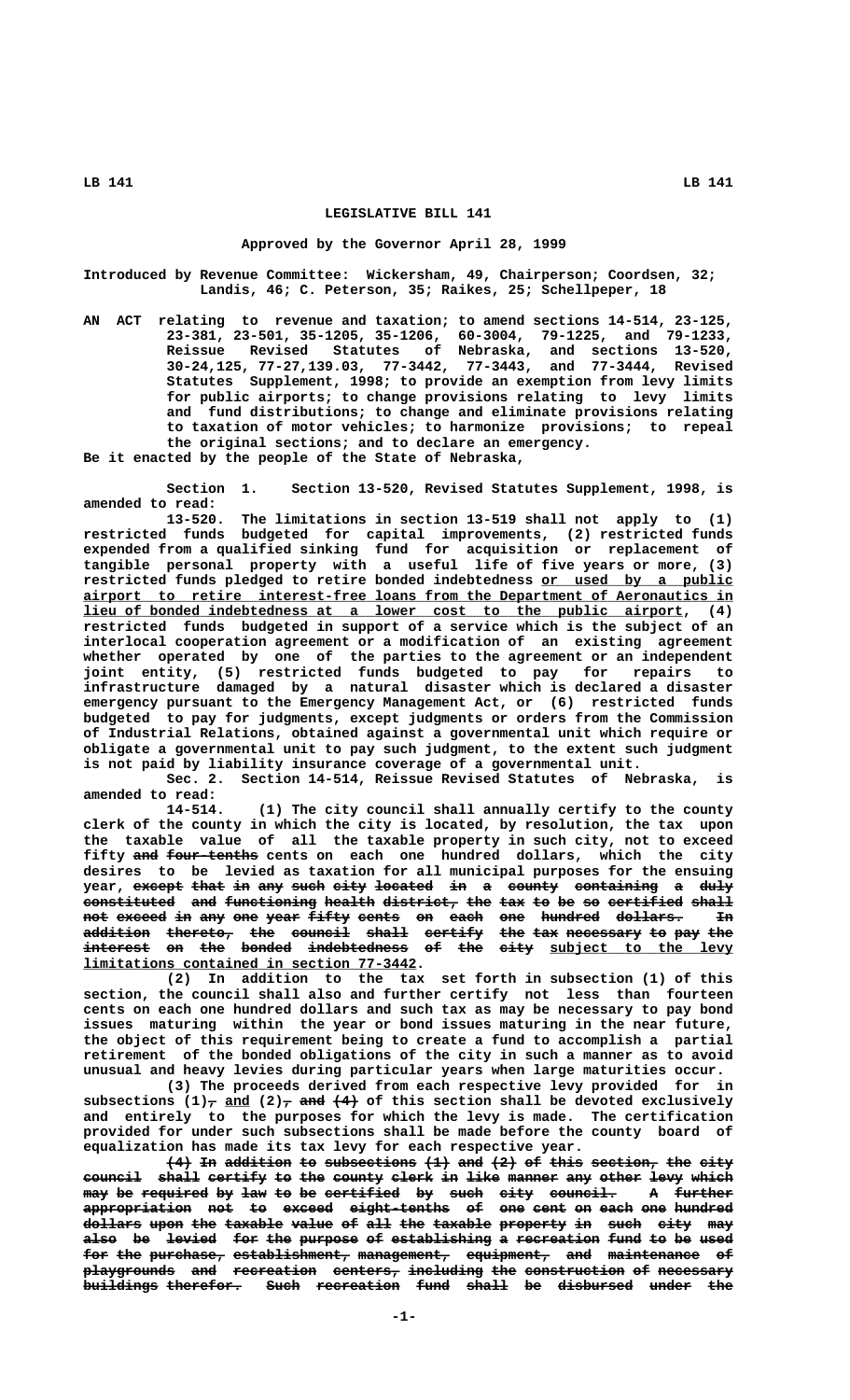**direction and supervision of the local governing body of the city in ————————— ——— ——————————— —— ——— ————— ————————— ———— —— ——— ———— —** conjunction with the local governing body of any other governmental subdivision wholly or partially within its corporate limits when a plan has been submitted and approved by the electors. If the school district, situated wholly or partially within such city, submits a plan and makes a levy for a  $s$ imilar purpose, the city shall not submit a plan or proposal for such a levy as long as the plan is in operation. No levy shall be made for such recreation fund purposes unless the proposition to make such levy and the plan to dispose of such fund is sanctioned by sixty percent or more of the legal **voters** of the city either by petition signed by them or by sixty percent or more of the votes cast on the proposal submitted on a ballot at a general  $m$ unicipal election.

**Sec. 3. Section 23-125, Reissue Revised Statutes of Nebraska, is amended to read:**

**23-125. Whenever the county board deems it necessary to assess taxes the aggregate of which exceeds the rate of fifty cents on every one hundred dollars of the taxable value of all the taxable property in such county, the county board may, by an order entered of record, set forth substantially the amount of such excess required and the purpose for which the same will be required, and if for the payment of interest, principal, or both upon bonds, such order shall in a general way designate the bonds and specify the number of years such excess must be levied and provide for the submission of the question of assessing the additional rate required to a vote of the people of the county at the next election for county officers after the adoption of the resolution or at a special election ordered by the county board for that purpose. If the proposition for such additional tax is carried, the same shall be paid in money and in no other manner. The \_\_\_ \_\_\_\_\_\_\_\_\_\_\_\_\_\_\_\_\_\_\_\_\_\_\_\_\_\_\_\_\_\_\_\_\_\_\_\_\_\_\_\_\_\_\_\_\_\_\_\_\_\_\_\_\_\_\_\_\_\_\_\_\_\_\_\_\_\_\_\_\_\_\_\_\_\_\_\_\_\_ additional tax shall not have a duration greater than five years. The \_\_\_\_\_\_\_\_\_\_\_\_\_\_\_\_\_\_\_\_\_\_\_\_\_\_\_\_\_\_\_\_\_\_\_\_\_\_\_\_\_\_\_\_\_\_\_\_\_\_\_\_\_\_\_\_\_\_\_\_\_\_\_\_\_\_\_\_\_\_\_\_\_\_\_\_\_\_ additional tax is excluded from the limitation in section 77-3442 as provided \_\_\_\_\_\_\_\_\_\_\_\_\_\_\_\_\_\_\_ by section 77-3444.**

**Sec. 4. Section 23-381, Reissue Revised Statutes of Nebraska, is amended to read:**

The county board may levy a tax sufficient to cover the contributions required to be made. The and such levy shall not be included in **determining the maximum levy that a county is authorized to impose.**

**Sec. 5. Section 23-501, Reissue Revised Statutes of Nebraska, is amended to read:**

**23-501. Whenever it is deemed necessary to erect a courthouse, jail, or other public county buildings in any county in this state, the county board may and, upon petition of not less than one-fourth of the registered voters of the county as shown by the list of registered voters of the last previous general election, shall submit to the people of the county to be voted upon at a general election or at a special election called by the county board for that purpose a proposition to vote a special annual tax for that purpose of not to exceed three and five-tenths cents on each one hundred dollars upon the taxable value of all the taxable property in such county for \_\_\_\_\_\_\_\_\_\_\_\_\_\_\_\_\_\_\_\_\_\_\_\_\_\_\_\_\_\_\_\_\_\_\_\_\_\_\_\_\_ a term of not to exceed five years. The special annual tax is excluded from \_\_\_\_\_\_\_\_\_\_\_\_\_\_\_\_\_\_\_\_\_\_\_\_\_\_\_\_\_\_\_\_\_\_\_\_\_\_\_\_\_\_\_\_\_\_\_\_\_\_\_\_\_\_\_\_\_\_\_\_\_\_\_\_\_ the limitation in section 77-3442 as provided by section 77-3444.**

Section 30-24,125, Revised Statutes Supplement, 1998, is **amended to read:**

**30-24,125. (a) Thirty days after the death of a decedent, any person indebted to the decedent or having possession of tangible personal property or an instrument evidencing a debt, obligation, stock, or chose in \_ action belonging to the decedent shall make payment of the indebtedness or deliver the tangible personal property or an instrument evidencing a debt, \_ obligation, stock, or chose in action to a person claiming to be the successor of the decedent upon being presented an affidavit made by or on behalf of the successor stating that:**

**(1) the value of the entire estate, wherever located, less liens and encumbrances, does not exceed twenty-five thousand dollars;**

**(2) thirty days have elapsed since the death of the decedent;**

**(3) no application or petition for the appointment of a personal representative is pending or has been granted in any jurisdiction; and**

**(4) the claiming successor is entitled to payment or delivery of the property.**

**(b) A transfer agent of any security shall change the registered ownership on the books of a corporation from the decedent to the successor or successors upon the presentation of an affidavit as provided in subsection (a).**

**(c) In addition to compliance with the requirements of subsection (a), a person seeking a transfer of a certificate of title to a motor vehicle** shall be required to furnish to the Department of Motor Vehicles a statement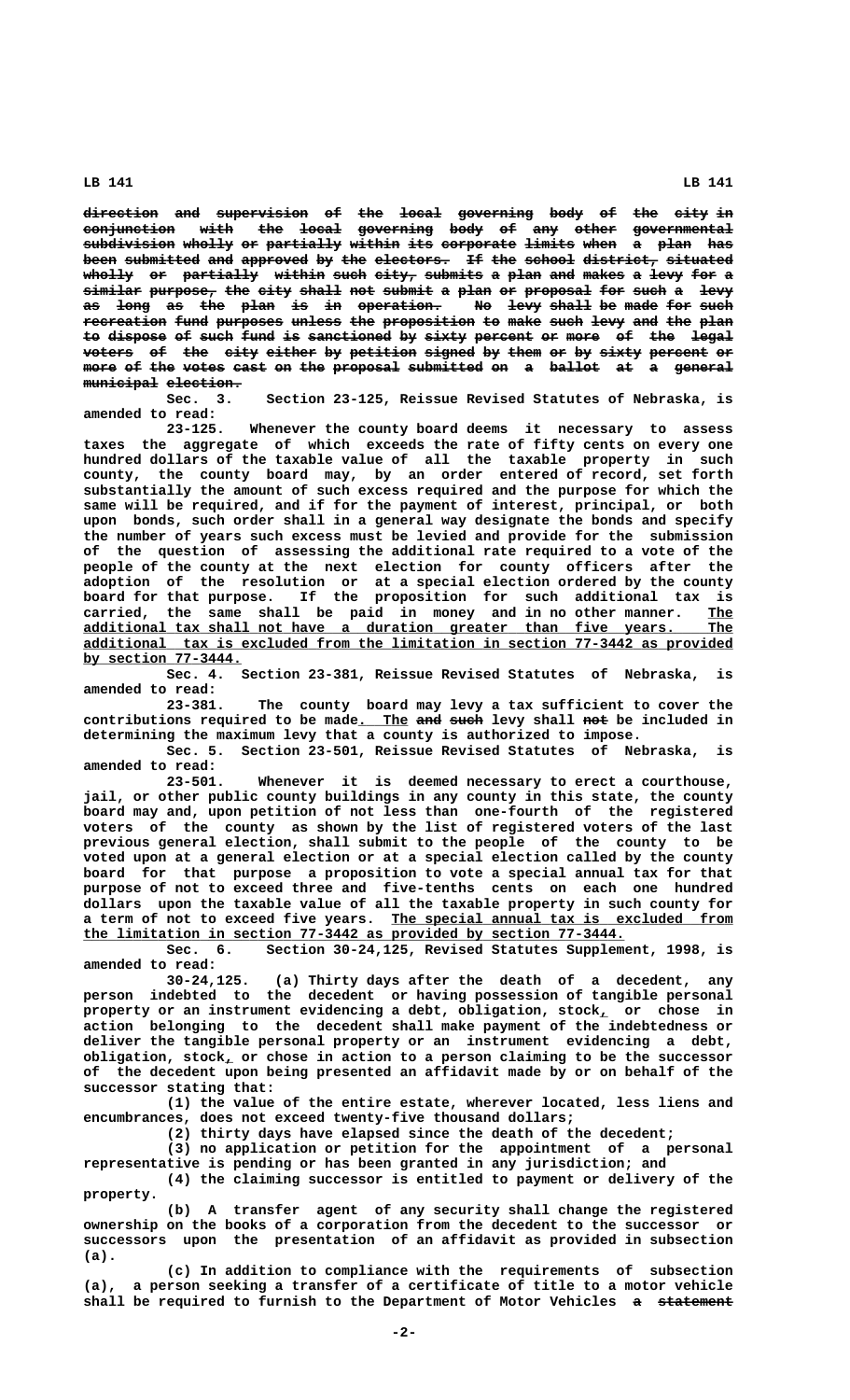**of the value of any motor vehicle intended to be transferred under this —— ——— ————— —— ——— ————— ——————— ———————— —— —— ——————————— ————— ———** section made by the county assessor of the county of the residence of the decedent. The affidavit and statement an affidavit showing applicability of this section and compliance with the requirements of this section shall be  $\frac{1}{\text{surface}}$  proof under section 60-111, to authorize the department to issue a **new certificate of title.**

**Sec. 7. Section 35-1205, Reissue Revised Statutes of Nebraska, is amended to read:**

**35-1205. (1) Any rural or suburban fire protection district which** contains within its boundaries (a) an assumed population of thirty thousand or  $\frac{more~or~(b)}{arc}$  at least eighty percent of the assumed population of any one **county which is contained in whole or in part within the district residing outside the city limits of any city of the first, primary, or metropolitan class in such county shall receive a distribution from the Mutual Finance Assistance Fund pursuant to section 35-1206.**

**(2) Any mutual finance organization which (a) has entered into an agreement pursuant to section 35-1204 and (b) contains within the boundaries \_\_\_\_\_\_\_\_\_\_\_\_\_\_\_\_\_\_\_\_\_\_\_\_\_\_\_\_\_\_\_\_\_\_\_\_\_\_\_\_\_\_\_\_\_\_\_\_\_\_\_\_\_\_\_\_\_\_\_\_ of its members (i) an assumed population of thirty thousand or more or (ii) at least eighty percent of the assumed county population of any one county which is contained in whole or in part within the mutual finance organization residing outside the city limits of any city of the first, primary, or metropolitan class in such county shall receive a distribution from the fund pursuant to section 35-1206.**

**(3) For purposes of this section:**

**(a) The assumed population residing within the boundaries of a rural or suburban fire protection district or mutual finance organization equals (i) the estimated county population as determined based on the most recent estimates of the United States Bureau of the Census for counties, minus (ii) the estimated population of all cities and villages in the county as certified pursuant to section 77-3,119, multiplied by (iii) a fraction, the numerator of which is the valuation within the rural or suburban fire protection district \_\_\_\_\_\_\_\_\_\_\_\_\_\_\_\_\_\_\_\_\_\_\_\_\_\_\_\_\_\_\_\_\_\_\_\_\_ or mutual finance organization which is not within a city or village and the denominator of which is the valuation in the county which is not contained within a city of the first, primary, or metropolitan class, and added to (iv)** the most recent estimated population of all cities of the second class and **villages in the fire protection district or mutual finance organization as certified pursuant to section 77-3,119;**

**(b) The assumed county population residing outside the city limits of any city of the first, primary, or metropolitan class equals (i) the most recent estimated county population as determined based on the most recent estimates of the United States Bureau of the Census for counties minus (ii) the most recent estimated population of all cities of the first, primary, or metropolitan class in the county as certified pursuant to section 77-3,119;**

**(c) If a city or village is located in more than one county, the population of the city or village which resides in the county is presumed to be in proportion to the valuation of such city or village which is located in the county; and**

**(d) If the district or mutual finance organization is located in more than one county and the district or mutual finance organization meets the threshold in subsection (1) or (2) of this section in only one county, the district or mutual finance organization shall qualify for assistance under this section.**

**Sec. 8. Section 35-1206, Reissue Revised Statutes of Nebraska, is amended to read:**

**35-1206. (1) Rural and suburban fire protection districts or mutual finance organizations which qualify for assistance under section 35-1205 shall receive ten dollars times the assumed population of the fire protection district or mutual finance organization as calculated in subsection (3) of** such section plus the population of any city of the first class that is part  **\_\_\_\_\_\_\_\_\_\_\_\_\_\_\_\_\_\_\_\_\_\_\_\_\_\_\_\_\_\_\_\_\_\_\_\_\_\_\_\_\_\_\_\_\_\_\_\_\_\_\_\_\_\_\_\_\_\_\_\_\_\_\_\_\_\_\_\_\_\_\_\_\_\_\_\_\_\_ of the district or mutual finance organization, not to exceed three hundred \_\_\_\_\_\_\_\_\_\_\_\_\_\_\_\_\_\_\_\_\_\_\_\_\_\_\_\_\_\_\_\_\_\_\_\_\_\_\_\_\_\_\_\_\_\_\_\_\_\_\_\_\_\_\_\_\_\_\_\_\_\_\_\_\_\_\_\_\_ thousand dollars for any one district or mutual finance organization. If the district or mutual finance organization is located in more than one county and meets the threshold for qualification in subsection (1) or (2) of section 35-1205 in one of such counties, the district or mutual finance organization shall receive assistance under this section for all of its assumed population, including that which is assumed population in counties for which the threshold is not reached by the district or mutual finance organization.**

**(2) If a mutual finance organization qualifies for assistance under this section and one or more rural or suburban fire protection districts or cities or villages fail to levy a tax rate equal to the other districts or cities or villages as required under the mutual finance agreement, the mutual finance organization shall be disqualified for assistance in the following**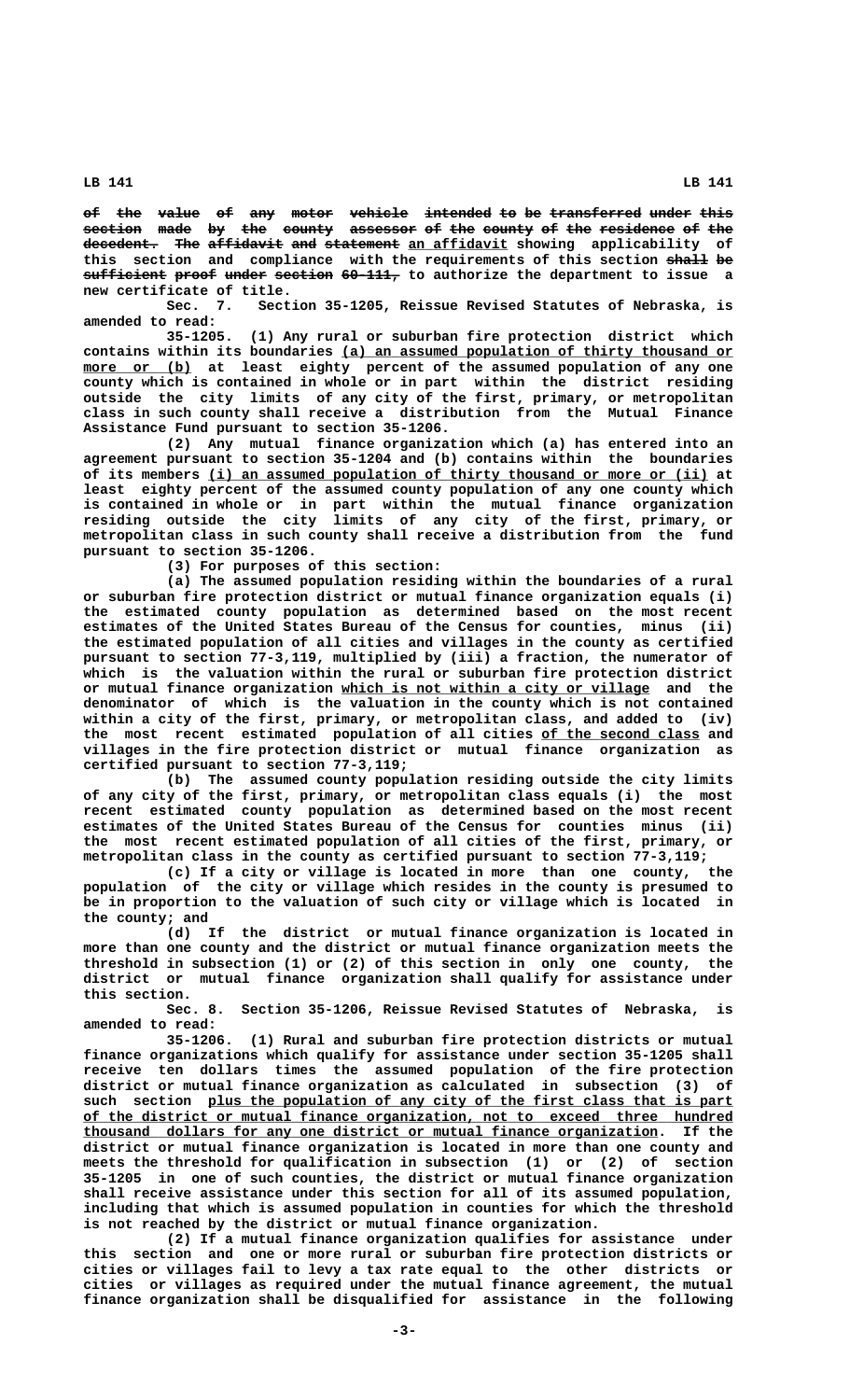|                  |                                                  | year and each subsequent year until the year following any year for which all<br>districts and cities and villages in the mutual finance organization levy the<br>same tax rate as required by a mutual finance organization agreement. |     |
|------------------|--------------------------------------------------|-----------------------------------------------------------------------------------------------------------------------------------------------------------------------------------------------------------------------------------------|-----|
| amended to read: | Sec. 9.                                          | Section 60-3004, Reissue Revised Statutes of Nebraska, is                                                                                                                                                                               |     |
| section.         | $60 - 3004.$                                     | (1) The motor vehicle tax schedules are set out in this                                                                                                                                                                                 |     |
|                  |                                                  | (2) The motor vehicle tax shall be calculated by multiplying the<br>base tax times the fraction which corresponds to the age category of the                                                                                            |     |
|                  | vehicle as shown in the following table:         |                                                                                                                                                                                                                                         |     |
|                  | YEAR                                             | <b>FRACTION</b>                                                                                                                                                                                                                         |     |
|                  | First                                            | 1.00                                                                                                                                                                                                                                    |     |
|                  | Second                                           | 0.90                                                                                                                                                                                                                                    |     |
|                  | Third                                            | 0.80                                                                                                                                                                                                                                    |     |
|                  | Fourth<br>Fifth                                  | 0.70<br>0.60                                                                                                                                                                                                                            |     |
|                  | Sixth                                            | 0.51                                                                                                                                                                                                                                    |     |
|                  | Seventh                                          | 0.42                                                                                                                                                                                                                                    |     |
|                  | Eighth                                           | 0.33                                                                                                                                                                                                                                    |     |
|                  | Ninth                                            | 0.24                                                                                                                                                                                                                                    |     |
|                  | Tenth and Eleventh                               | 0.15                                                                                                                                                                                                                                    |     |
|                  | Twelfth and Thirteenth                           | 0.07                                                                                                                                                                                                                                    |     |
|                  | Fourteenth and older                             | 0.00                                                                                                                                                                                                                                    |     |
|                  | (3) The base tax shall be:                       |                                                                                                                                                                                                                                         |     |
|                  |                                                  | (a) Passenger cars, trucks, utility vehicles, and vans, up to<br>including seven tons -- An amount determined using the following table:                                                                                                | and |
|                  | Value when new                                   | Base tax                                                                                                                                                                                                                                |     |
|                  | Up to \$9,999                                    | \$60                                                                                                                                                                                                                                    |     |
|                  | $$10,000$ to $$11,999$                           | 100                                                                                                                                                                                                                                     |     |
|                  | $$12,000$ to $$13,999$                           | 140                                                                                                                                                                                                                                     |     |
|                  | $$14,000$ to $$15,999$                           | 180                                                                                                                                                                                                                                     |     |
|                  | $$16,000$ to $$17,999$                           | 220                                                                                                                                                                                                                                     |     |
|                  | $$18,000$ to $$19,999$                           | 260                                                                                                                                                                                                                                     |     |
|                  | \$20,000 to \$21,999                             | 300                                                                                                                                                                                                                                     |     |
|                  | \$22,000 to \$23,999                             | 340                                                                                                                                                                                                                                     |     |
|                  | $$24,000$ to $$25,999$<br>$$26,000$ to $$27,999$ | 380<br>420                                                                                                                                                                                                                              |     |
|                  | \$28,000 to \$29,999                             | 460                                                                                                                                                                                                                                     |     |
|                  | \$30,000 to \$31,999                             | 500                                                                                                                                                                                                                                     |     |
|                  | $$32,000$ to $$33,999$                           | 540                                                                                                                                                                                                                                     |     |
|                  | \$34,000 to \$35,999                             | 580                                                                                                                                                                                                                                     |     |
|                  | $$36,000$ to $$37,999$                           | 620                                                                                                                                                                                                                                     |     |
|                  | \$38,000 to \$39,999                             | 660                                                                                                                                                                                                                                     |     |
|                  | $$40,000$ to $$41,999$                           | 700                                                                                                                                                                                                                                     |     |
|                  | $$42,000$ to $$43,999$<br>\$44,000 to \$45,999   | 740<br>780                                                                                                                                                                                                                              |     |
|                  | \$46,000 to \$47,999                             | 820                                                                                                                                                                                                                                     |     |
|                  | $$48,000$ to $$49,999$                           | 860                                                                                                                                                                                                                                     |     |
|                  | \$50,000 to \$51,999                             | 900                                                                                                                                                                                                                                     |     |
|                  | \$52,000 to \$53,999                             | 940                                                                                                                                                                                                                                     |     |
|                  | $$54,000$ to $$55,999$                           | 980                                                                                                                                                                                                                                     |     |
|                  | \$56,000 to \$57,999                             | 1,020                                                                                                                                                                                                                                   |     |
|                  | \$58,000 to \$59,999                             | 1,060                                                                                                                                                                                                                                   |     |
|                  | $$60,000$ to $$61,999$                           | 1,100                                                                                                                                                                                                                                   |     |
|                  | $$62,000$ to $$63,999$<br>$$64,000$ to $$65,999$ | 1,140<br>1,180                                                                                                                                                                                                                          |     |
|                  | $$66,000$ to $$67,999$                           | 1,220                                                                                                                                                                                                                                   |     |
|                  | $$68,000$ to $$69,999$                           | 1,260                                                                                                                                                                                                                                   |     |
|                  | $$70,000$ to $$71,999$                           | 1,300                                                                                                                                                                                                                                   |     |
|                  | $$72,000$ to $$73,999$                           | 1,340                                                                                                                                                                                                                                   |     |
|                  | \$74,000 to \$75,999                             | 1,380                                                                                                                                                                                                                                   |     |
|                  | $$76,000$ to $$77,999$                           | 1,420                                                                                                                                                                                                                                   |     |
|                  | \$78,000 and over                                | 1,460                                                                                                                                                                                                                                   |     |
|                  | to and including seven tons -- \$60;             | (b) Assembled passenger cars, trucks, utility vehicles, and vans $\tau$ up                                                                                                                                                              |     |
|                  |                                                  | (c) Motorcycles -- An amount determined using the following table:                                                                                                                                                                      |     |
|                  | Value when new                                   | Base tax                                                                                                                                                                                                                                |     |
|                  | Up to \$3,999                                    | \$25                                                                                                                                                                                                                                    |     |
|                  | $$4,000$ to $$5,999$                             | 50                                                                                                                                                                                                                                      |     |
|                  | $$6,000$ to $$7,999$                             | 75                                                                                                                                                                                                                                      |     |
|                  | $$8,000$ to $$9,999$                             | 100                                                                                                                                                                                                                                     |     |
|                  | \$10,000 to \$11,999                             | 125                                                                                                                                                                                                                                     |     |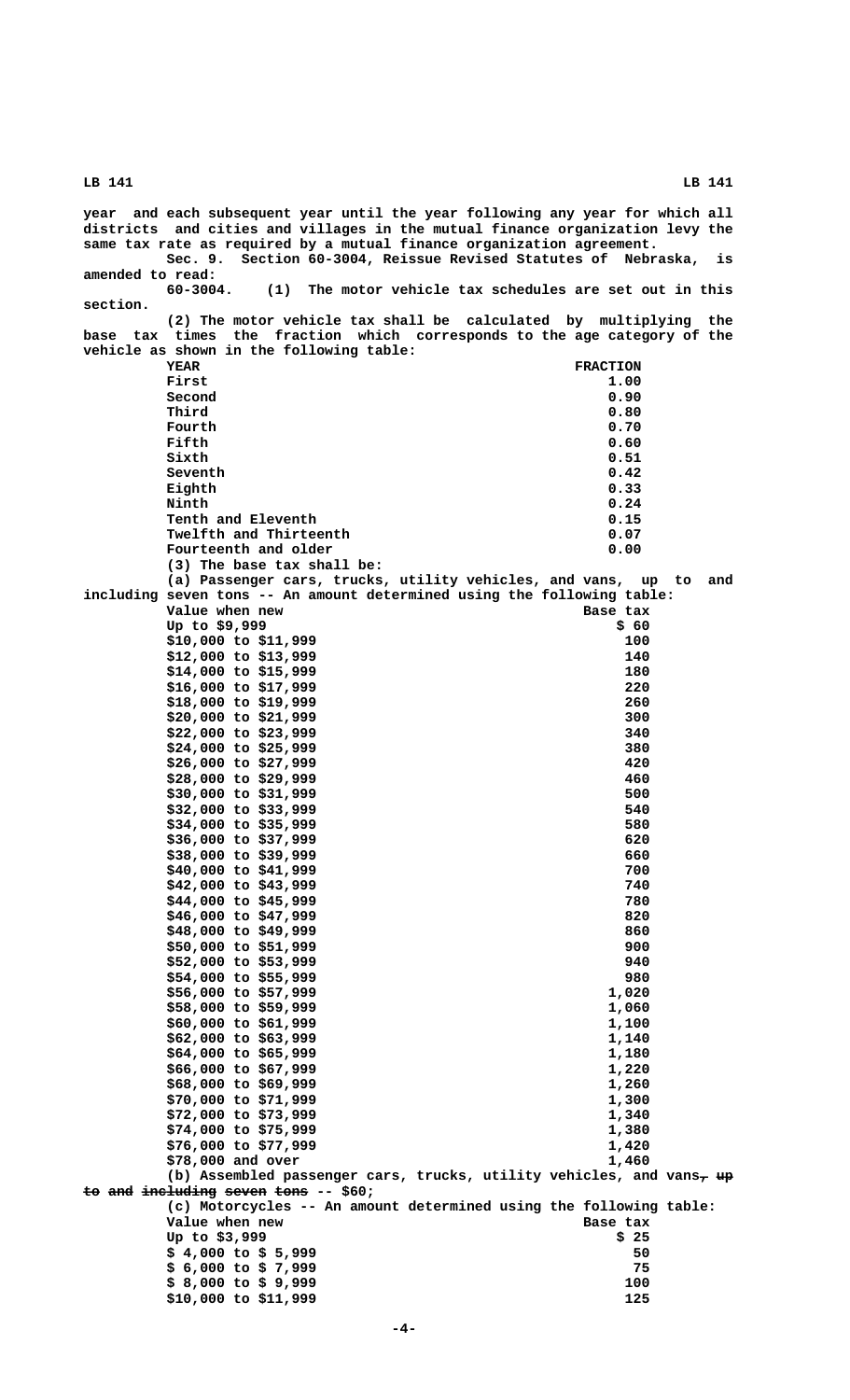| $$12,000$ to $$13,999$<br>$$14,000$ to $$15,999$                                                                                                                                                                                                           | 150<br>175                   |
|------------------------------------------------------------------------------------------------------------------------------------------------------------------------------------------------------------------------------------------------------------|------------------------------|
| $$16,000$ to $$17,999$                                                                                                                                                                                                                                     | 200                          |
| \$18,000 to \$19,999                                                                                                                                                                                                                                       | 225                          |
| \$20,000 and over                                                                                                                                                                                                                                          | 250                          |
| (d) Assembled motorcycles -- \$25;                                                                                                                                                                                                                         |                              |
| (e) Recreational vehicles -- Cabin trailers, up to one thousand<br>pounds $--$ \$10                                                                                                                                                                        |                              |
| $\leftarrow$ (f) Recreational vehicles -- Cabin trailers, one thousand pounds<br>and over and less than two thousand pounds -- \$25                                                                                                                        |                              |
| $(f+)(g)$ Recreational vehicles -- Cabin trailers, two thousand pounds                                                                                                                                                                                     |                              |
| and over $--$ \$40                                                                                                                                                                                                                                         |                              |
| $\frac{f}{g}$ (h) Recreational vehicles -- Self-propelled mobile homes, less<br>than eight thousand pounds -- \$160                                                                                                                                        |                              |
| $\left(\frac{h}{h}\right)$ (i) Recreational vehicles -- Self-propelled mobile homes, eight<br>thousand pounds and over and less than twelve thousand pounds -- \$410<br>$\leftrightarrow$ (j) Recreational vehicles -- Self-propelled mobile homes, twelve |                              |
| thousand pounds and over $--$ \$860                                                                                                                                                                                                                        |                              |
| (k) Assembled recreational vehicles and buses shall follow the                                                                                                                                                                                             |                              |
| schedules for body type and registered weight;                                                                                                                                                                                                             |                              |
| $\frac{1}{2}$ (1) Trucks -- Over seven tons and less than ten tons -- \$360                                                                                                                                                                                |                              |
| $\frac{1}{k}$ (m) Trucks -- Ten tons and over and less than thirteen tons --                                                                                                                                                                               |                              |
| \$560<br>$\{+\}$ (n) Trucks -- Thirteen tons and over and less than sixteen tons                                                                                                                                                                           |                              |
| $--$ \$760                                                                                                                                                                                                                                                 |                              |
| $\frac{1}{2}$ (o) Trucks -- Sixteen tons and over and less than twenty-five<br>$tons -- $960$                                                                                                                                                              |                              |
| $\frac{2}{n}$ (p) Trucks -- Twenty-five tons and over -- \$1160                                                                                                                                                                                            |                              |
| $\leftarrow \leftarrow$ (q) Buses -- \$360                                                                                                                                                                                                                 |                              |
| $\frac{p}{p}$ (r) Trailers other than semitrailers -- \$10<br>$\frac{1}{2}$ (s) Semitrailers -- \$110                                                                                                                                                      |                              |
| $\overleftrightarrow{f}$ (t) All other motor vehicles not listed in subdivisions (3)(a)                                                                                                                                                                    |                              |
| through $\left(\frac{q}{q}\right)$ (s) of this section -- \$310                                                                                                                                                                                            |                              |
| (4) For purposes of subsection (3) of this section, truck means all                                                                                                                                                                                        |                              |
| trucks and combinations of trucks or truck-tractors, except those trucks,                                                                                                                                                                                  |                              |
| truck-trailers, trailers, semitrailers, or combinations thereof registered<br>under section 60-305.09, and the tax is based on the gross vehicle weight                                                                                                    |                              |
| rating as reported by the manufacturer.                                                                                                                                                                                                                    |                              |
| (5) For purposes of subsection (3) of this section, trailer and                                                                                                                                                                                            |                              |
| semitrailer have the same meanings as in section 60-301.<br>(6) Current model year vehicles are designated as first-year                                                                                                                                   |                              |
| vehicles for purposes of the schedules.                                                                                                                                                                                                                    |                              |
| (7) When a motor vehicle is registered which is newer than the                                                                                                                                                                                             |                              |
| current model year by the manufacturer's designation, the motor vehicle is<br>subject to the initial motor vehicle tax in the first registration period and                                                                                                |                              |
| ninety-five percent of the initial motor vehicle tax in                                                                                                                                                                                                    | the<br>second                |
| registration period.                                                                                                                                                                                                                                       |                              |
| (8) Assembled recreational vehicles and buses shall be designated as<br>sixth-year vehicles in their first year of registration for purposes of the                                                                                                        |                              |
| schedules.                                                                                                                                                                                                                                                 |                              |
| (9) When a motor vehicle is registered which is required to have a                                                                                                                                                                                         |                              |
| title branded as previous salvage pursuant to section 60-130, the motor<br>vehicle tax shall be reduced by twenty-five percent.                                                                                                                            |                              |
| (9) All assembled motor vehicles other than passenger cars, trucks,                                                                                                                                                                                        |                              |
| utility vehicles, and vans up to and including seven tons shall follow the                                                                                                                                                                                 |                              |
| schedules of the motor vehicle body type.                                                                                                                                                                                                                  |                              |
| Sec. 10. Section 77-27,139.03, Revised Statutes Supplement, 1998,                                                                                                                                                                                          |                              |
| is amended to read:<br>77-27,139.03. (1) State aid provided to municipalities pursuant to                                                                                                                                                                  |                              |
| sections 77-27,139.01 to 77-27,139.04 shall be calculated by determining the                                                                                                                                                                               |                              |
| average property tax levy for operational purposes other than for principal                                                                                                                                                                                |                              |
| and interest payments on the indebtedness of all incorporated municipalities.                                                                                                                                                                              |                              |
| The Auditor of Public Accounts shall provide to the Department of Revenue a                                                                                                                                                                                |                              |
| list of the bond and nonbond tax request amounts from the most recent budgets<br>filed by incorporated municipalities.<br>The                                                                                                                              | information shall be used to |
| calculate the bond and nonbond tax levies for aid purposes under this section.                                                                                                                                                                             |                              |
| The auditor shall provide the information to the department by February 1 each                                                                                                                                                                             |                              |
| year.                                                                                                                                                                                                                                                      |                              |
| (2) Each municipality shall receive state aid from the Municipal<br>Equalization Fund equal to (a) the product of the average per capita property                                                                                                          |                              |

**tax of the appropriate population group multiplied by the current population of the municipality minus (b) the product of the average property tax levy**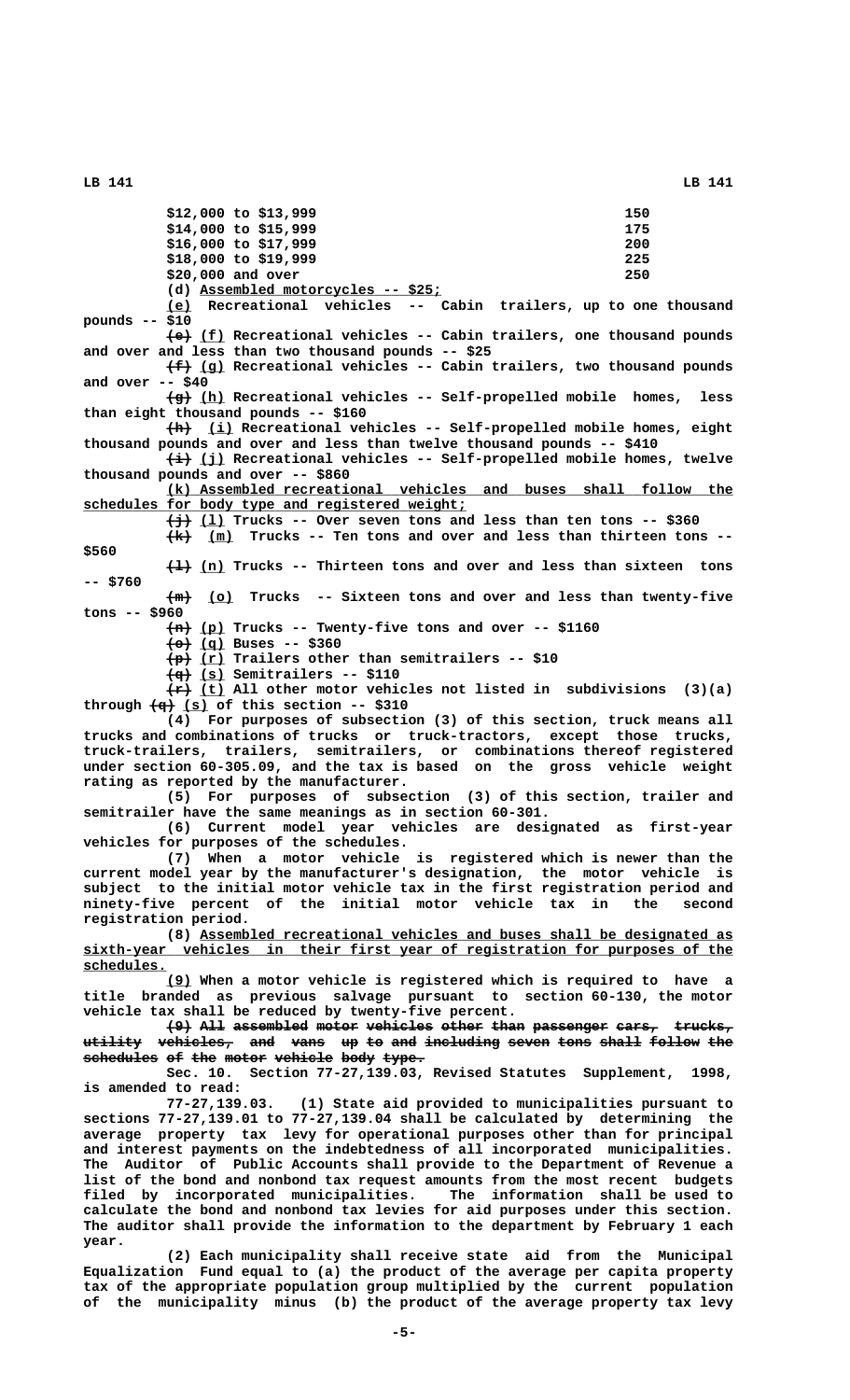**multiplied by the certified valuation within the incorporated municipality, except that a municipality shall not receive any aid under this section if the calculation results in a negative number.**

**(3) If a municipal tax levy for operational purposes was less than** forty cents per one hundred dollars of valuation the average property tax levy **in the immediately preceding fiscal year, the state aid provided to such municipality shall be reduced by twenty percent for each one-cent increment** the levy was below forty cents the average property tax levy.

**(4) Aid distributed to a municipality shall not exceed the amount which would have been necessary to reduce the municipal tax levy for operational purposes below thirty-five cents per one hundred dollars of ——————————— ————— ——— ——— ——————— ——————— —** taxable valuation the average property tax levy in the immediately preceding  **fiscal year.**

**(5) If the amount of money in the Municipal Equalization Fund is less than the total amount of state aid for all municipalities as required by the allocation formula in subsection (2) of this section, the money in the fund shall be allocated on a prorated basis to such municipalities. If the amount of money in the fund is more than the total amount of state aid for municipalities as required by the allocation formula, the excess money in the fund shall be transferred to and distributed from the Municipal Infrastructure Redevelopment Fund.**

**Sec. 11. Section 77-3442, Revised Statutes Supplement, 1998, is amended to read:**

**77-3442. (1) Property tax levies for the support of local governments for fiscal years beginning on or after July 1, 1998, shall be limited to the amounts set forth in this section except as provided in section 77-3444.**

**(2)(a) Except as provided in subdivision (2)(b) of this section, school districts and multiple-district school systems may levy a maximum levy of (i) one dollar and ten cents per one hundred dollars of taxable valuation of property subject to the levy until fiscal year 2001-02 and (ii) one dollar per one hundred dollars of taxable valuation of property subject to the levy for fiscal year 2001-02 and all subsequent fiscal years. Excluded from this limitation are amounts levied to pay for sums agreed to be paid by a school district to certificated employees in exchange for a voluntary termination of employment and amounts levied to pay for special building funds and sinking funds established for projects commenced prior to April 1, 1996, for construction, expansion, or alteration of school district buildings. For purposes of this subsection, commenced means any action taken by the school board on the record which commits the board to expend district funds in planning, constructing, or carrying out the project.**

**(b) Federal aid school districts may exceed the maximum levy prescribed by subdivision (2)(a) of this section only to the extent necessary to qualify to receive federal aid pursuant to Title VIII of Public Law 103-382. For purposes of this subdivision, federal aid school district means any school district which receives ten percent or more of the revenue for its general fund budget from federal government sources pursuant to Title VIII of Public Law 103-382.**

**(3) Community colleges may levy a maximum levy on each one hundred dollars of taxable property subject to the levy of (a) eight cents for fiscal year 1998-99 and fiscal year 1999-2000 and (b) seven cents for fiscal year 2000-01 and each fiscal year thereafter.**

**(4) Natural resources districts may levy a maximum levy of four and one-half cents per one hundred dollars of taxable valuation of property subject to the levy.**

**(5) Educational service units may levy a maximum levy of one and one-half cents per one hundred dollars of taxable valuation of property subject to the levy.**

**(6) Incorporated cities and villages may levy a maximum levy of forty-five cents per one hundred dollars of taxable valuation of property subject to the levy plus an additional five cents per one hundred dollars of taxable valuation to provide financing for the municipality's share of revenue required under an agreement or agreements executed pursuant to the Interlocal Cooperation Act. The maximum levy shall include amounts levied to pay for sums to support a library pursuant to section 51-201, museum pursuant to section 51-501, visiting community nurse, home health nurse, or home health agency pursuant to section 71-1637, or statue, memorial, or monument pursuant to section 80-202.**

**(7) Sanitary and improvement districts which have been in existence for more than five years may levy a maximum levy of forty cents per one hundred dollars of taxable valuation of property subject to the levy, and sanitary and improvement districts which have been in existence for five years**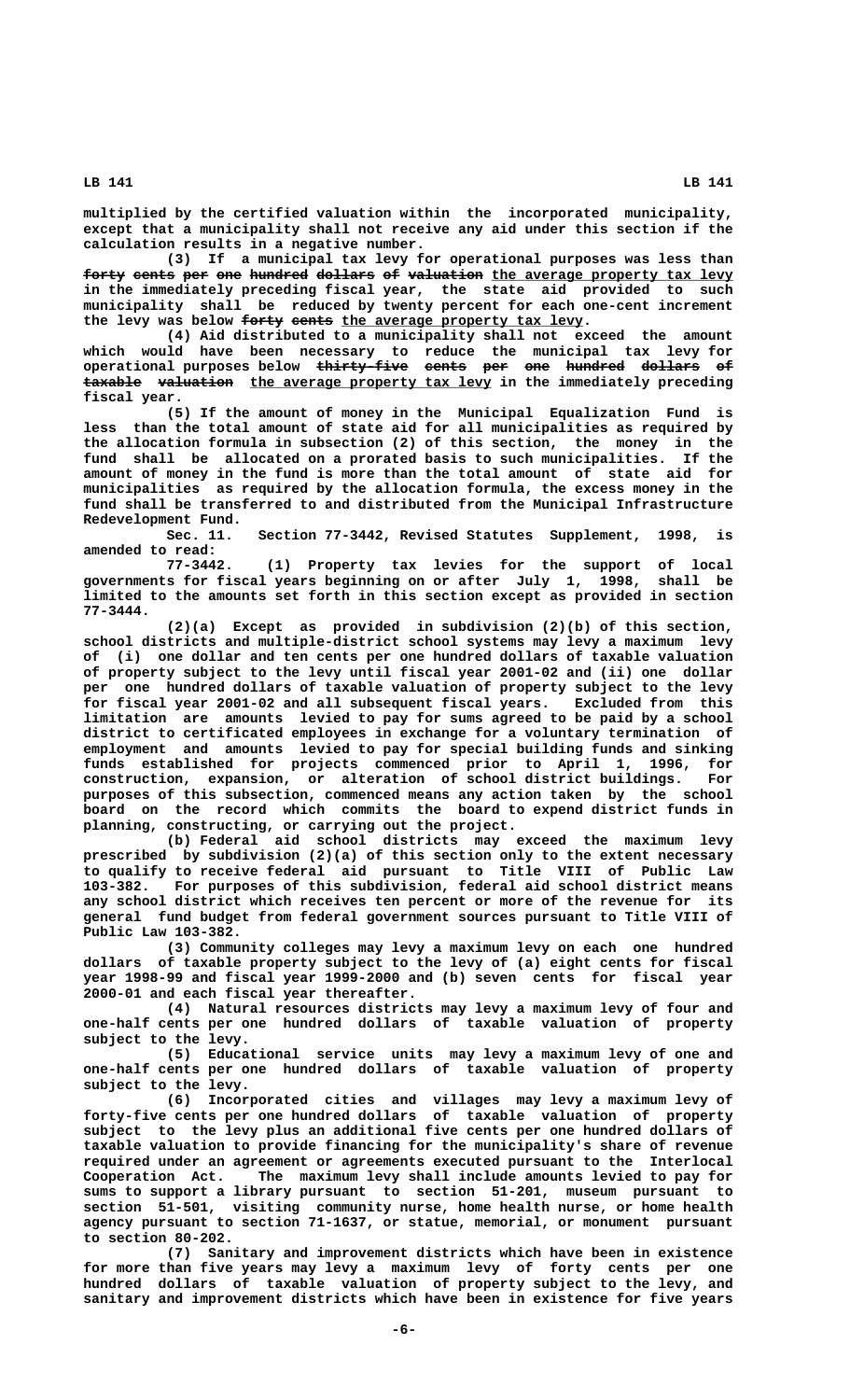**or less shall not have a maximum levy.**

**(8) Counties may levy or authorize a maximum levy of fifty cents per one hundred dollars of taxable valuation of property subject to the levy, except that five cents per one hundred dollars of taxable valuation of property subject to the levy may only be levied to provide financing for the county's share of revenue required under an agreement or agreements executed pursuant to the Interlocal Cooperation Act. The maximum levy shall include amounts levied to pay for sums to support a library pursuant to section 51-201 or museum pursuant to section 51-501. The county may allocate up to fifteen cents of its authority to other political subdivisions subject to allocation of property tax authority under subsection (1) of section 77-3443 and not specifically covered in this section to levy taxes as authorized by law which do not collectively exceed fifteen cents per one hundred dollars of taxable valuation on any parcel or item of taxable property. The county may allocate to one or more other political subdivisions subject to allocation of property tax authority by the county under subsection (1) of section 77-3443 some or all of the county's five cents per one hundred dollars of valuation authorized for support of an interlocal agreement or agreements to be levied by the political subdivision for the purpose of supporting that political subdivision's share of revenue required under an agreement or agreements executed pursuant to the Interlocal Cooperation Act. If an allocation by a county would cause another county to exceed its levy authority under this section, the second county may exceed the levy authority in order to levy the amount allocated.**

**(9) Property tax levies for judgments obtained against a political subdivision which require or obligate a political subdivision to pay such judgment, to the extent such judgment is not paid by liability insurance coverage of a political subdivision, for preexisting lease-purchase contracts** approved prior to July 1, 1998, and for bonded indebtedness approved according to law and secured by a levy on property, and for payments by a public airport  **\_\_\_\_\_\_\_\_\_\_\_\_\_\_\_\_\_\_\_\_\_\_\_\_\_\_\_\_\_\_\_\_\_\_\_\_\_\_\_\_\_\_\_\_\_\_\_\_\_\_\_\_\_\_\_\_\_\_\_\_\_\_\_\_\_\_\_\_\_\_\_\_\_\_\_\_\_\_ to retire interest-free loans from the Department of Aeronautics in lieu of** bonded indebtedness at a lower cost to the public airport are not included in **the levy limits established by this section.**

**(10) The limitations on tax levies provided in this section are to include all other general or special levies provided by law. Notwithstanding other provisions of law, the only exceptions to the limits in this section are those provided by or authorized by sections 77-3442 to 77-3444.**

**(11) Tax levies in excess of the limitations in this section shall be considered unauthorized levies under section 77-1606 unless approved under section 77-3444.**

**Sec. 12. Section 77-3443, Revised Statutes Supplement, 1998, is amended to read:**

(1) All  $\left\lbrace a \right\rbrace$  political subdivisions, other than <u>(a)</u> school **districts, community colleges, natural resources districts, educational service units, cities, villages, counties, and sanitary and improvement districts and (b) political subdivisions subject to municipal allocation under \_ subsection (2) of this section, may levy taxes as authorized by law which are authorized by the county board of the county in which the greatest portion of the valuation is located, which are counted in the county levy limit provided in section 77-3442, and which do not collectively total more than fifteen cents per one hundred dollars of taxable valuation on any parcel or item of taxable property for all governments for which allocations are made by the municipality or county, except that such limitation shall not apply to property tax levies for preexisting lease-purchase contracts approved prior to ——— July 1, 1998, and for bonded indebtedness approved according to law and** secured by a levy on property, and for payments by a public airport to retire  **\_\_\_\_\_\_\_\_\_\_\_\_\_\_\_\_\_\_\_\_\_\_\_\_\_\_\_\_\_\_\_\_\_\_\_\_\_\_\_\_\_\_\_\_\_\_\_\_\_\_\_\_\_\_\_\_\_\_\_\_\_\_\_\_\_\_\_\_\_\_\_\_\_\_\_\_\_\_ interest-free loans from the Department of Aeronautics in lieu of bonded** indebtedness at a lower cost to the public airport. The county board shall **review and approve or disapprove the levy request of all political subdivisions subject to this subsection. The county board may approve all or a portion of the levy request and may approve a levy request that would allow the requesting political subdivision to levy a tax at a levy greater than that permitted by law. The county board of a county which contains a transit authority created pursuant to section 14-1803 shall allocate no less than three cents per one hundred dollars of taxable property within the city subject to the levy to the transit authority if requested by such authority. For any political subdivision subject to this subsection that receives taxes from more than one county, the levy shall be allocated only by the county in which the greatest portion of the valuation is located. The county board of equalization shall certify all levies by October 15 to insure that the taxes levied by political subdivisions subject to this subsection do not exceed the allowable limit for any parcel or item of taxable property. The levy**

 **LB 141 LB 141**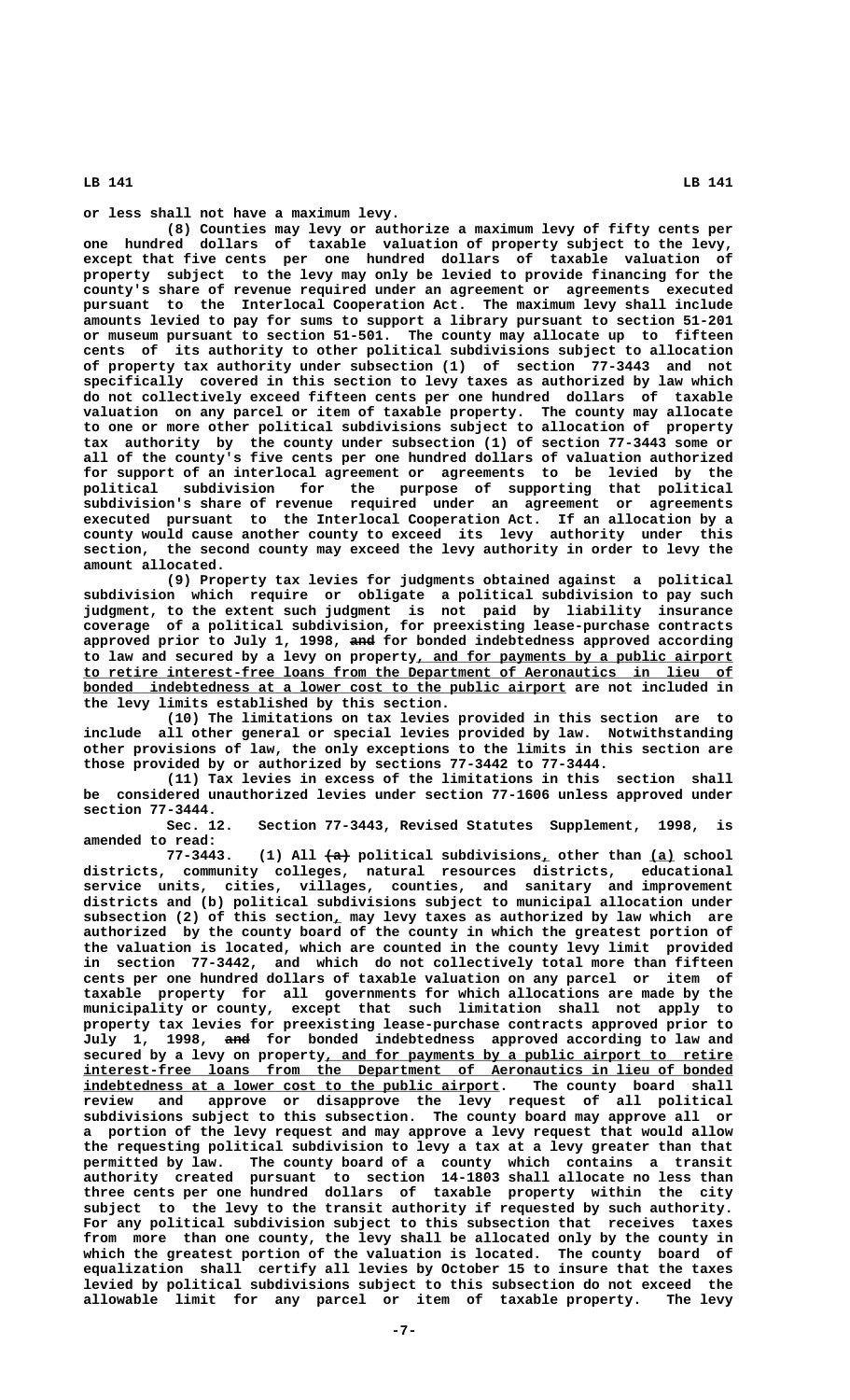**allocated by the county may be exceeded as provided in section 77-3444.**

**(2) All city airport authorities established under the Cities Airport Authorities Act, community redevelopment authorities established under the Community Development Law, transit authorities established under the Transit Authority Law, and offstreet parking districts established under the Offstreet Parking District Act may be allocated property taxes as authorized by law which are authorized by the city or village and are counted in the city or village levy limit provided by section 77-3442, except that such limitation shall not apply to property tax levies for preexisting lease-purchase ——— contracts approved prior to July 1, 1998, and for bonded indebtedness approved** according to law and secured by a levy on property, and for payments by a  **\_\_\_\_\_\_\_\_\_\_\_\_\_\_\_\_\_\_\_\_\_\_\_\_\_\_\_\_\_\_\_\_\_\_\_\_\_\_\_\_\_\_\_\_\_\_\_\_\_\_\_\_\_\_\_\_\_\_\_\_\_\_\_\_\_\_\_\_\_\_\_\_\_\_\_\_\_\_ public airport to retire interest-free loans from the Department of \_\_\_\_\_\_\_\_\_\_\_\_\_\_\_\_\_\_\_\_\_\_\_\_\_\_\_\_\_\_\_\_\_\_\_\_\_\_\_\_\_\_\_\_\_\_\_\_\_\_\_\_\_\_\_\_\_\_\_\_\_\_\_\_\_\_\_\_\_\_\_\_\_\_\_\_\_\_ Aeronautics in lieu of bonded indebtedness at a lower cost to the public \_\_\_\_\_\_\_ airport. The city council of a city which has created a transit authority pursuant to section 14-1803 shall allocate no less than three cents per one hundred dollars of taxable property subject to the levy to the transit authority if requested by such authority. The city council or village board shall review and approve or disapprove the levy request of the political subdivisions subject to this subsection. The city council or village board may approve all or a portion of the levy request and may approve a levy request that would allow a levy greater than that permitted by law. The levy allocated by the municipality may be exceeded as provided in section 77-3444.**

> **(3) On or before August 1, all political subdivisions subject to county or municipal levy authority under this section shall submit a preliminary request for levy allocation to the county board, city council, or** village board that is responsible for levying such taxes. **request of the political subdivision shall be in the form of a resolution adopted by a majority vote of members present of the political subdivision's governing body. The failure of a political subdivision to make a preliminary request shall preclude such political subdivision from using procedures set forth in section 77-3444 to exceed the final levy allocation as determined in subsection (4) of this section.**

> **(4) Each county board, city council, or village board shall (a) adopt a resolution by a majority vote of members present which determines a final allocation of levy authority to its political subdivisions and (b) forward a copy of such resolution to the chairperson of the governing body of each of its political subdivisions. No final levy allocation shall be changed after September 1 except by agreement between both the county board, city council, or village board which determined the amount of the final levy allocation and the governing body of the political subdivision whose final levy allocation is at issue.**

> Section 77-3444, Revised Statutes Supplement, 1998, is **amended to read:**

> **77-3444. (1) A political subdivision, other than a Class I school district, may exceed the limits provided in section 77-3442 or a final levy allocation determination as provided in section 77-3443 by an amount not to exceed a maximum levy approved by a majority of registered voters voting on the issue in a primary, general, or special election at which the issue is placed before the registered voters. A vote to exceed the limits provided in section 77-3442 or a final levy allocation as provided in section 77-3443 must be approved prior to October 10 of the fiscal year which is to be the first to exceed the limits or final levy allocation. The governing body of the political subdivision may call for the submission of the issue to the voters (a) by passing a resolution calling for exceeding the limits or final levy allocation by a vote of at least two-thirds of the members of the governing body and delivering a copy of the resolution to the county clerk or election commissioner of every county which contains all or part of the political subdivision or (b) upon receipt of a petition by the county clerk or election commissioner of every county containing all or part of the political subdivision requesting an election signed by at least five percent of the registered voters residing in the political subdivision. The resolution or petition shall include the amount of levy which would be imposed in excess of the limits provided in section 77-3442 or the final levy allocation as provided in section 77-3443 and the duration of the excess levy authority. The excess levy authority shall not have a duration greater than five years. Any resolution or petition calling for a special election shall be filed with the county clerk or election commissioner no later than thirty days prior to the date of the election, and the time of publication and providing a copy of the notice of election required in section 32-802 shall be no later than twenty days prior to the election. The county clerk or election commissioner shall place the issue on the ballot at an election as called for in the resolution or petition which is at least thirty days after receipt of the**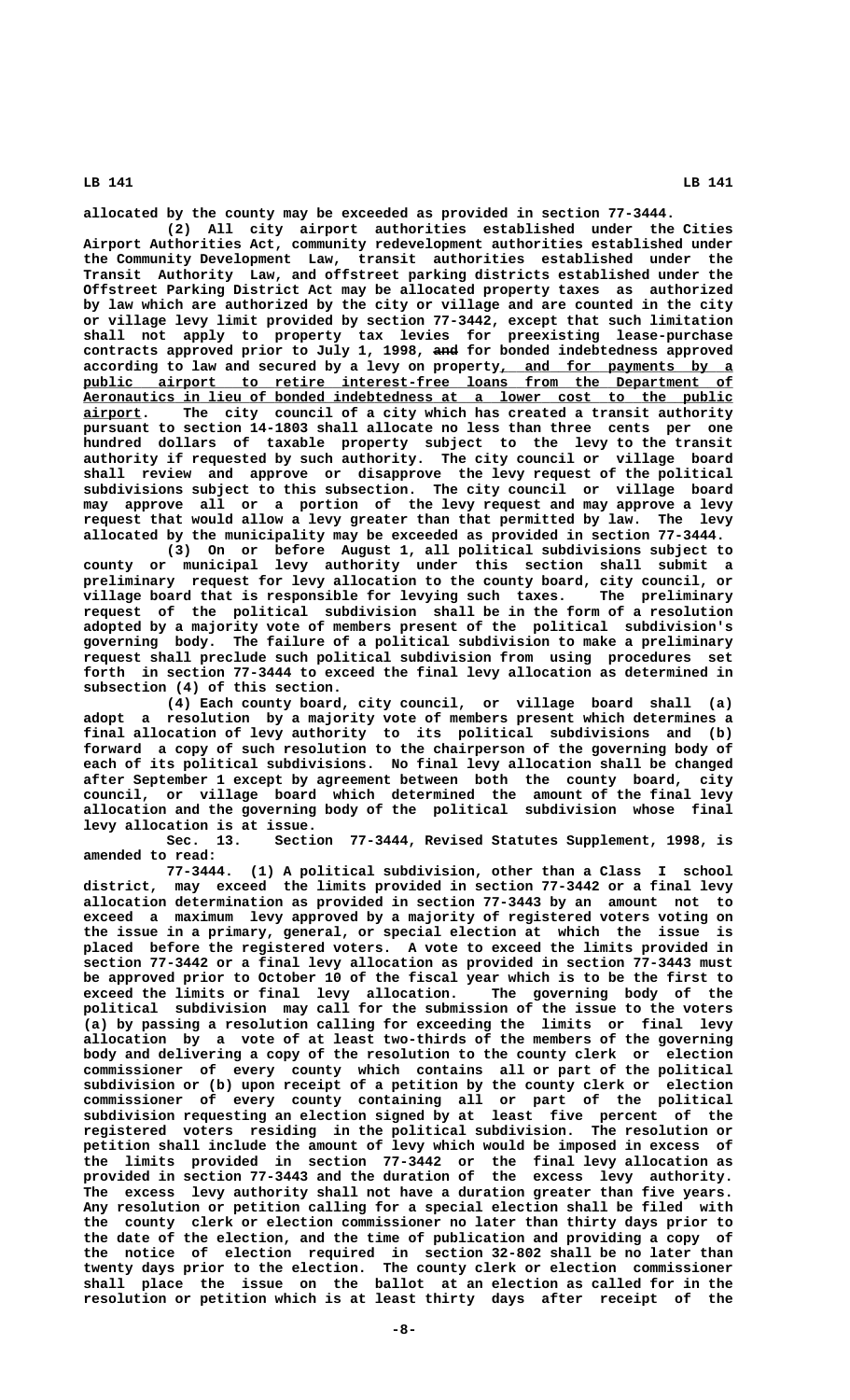**resolution or petition. The election shall be held pursuant to the Election Act. For petitions filed with the county clerk or election commissioner on or after May 1, 1998, the petition shall be in the form as provided in sections 32-628 to 32-631. Any excess levy authority approved under this section shall terminate pursuant to its terms, on a vote of the governing body of the political subdivision to terminate the authority to levy more than the limits, at the end of the fourth fiscal year following the first year in which the levy exceeded the limit or the final levy allocation, or as provided in subsection (5) of this section, whichever is earliest. A governing body may pass no more than one resolution calling for an election pursuant to this \_\_\_\_\_\_\_\_\_\_\_\_\_\_\_\_\_\_\_\_\_\_\_\_\_\_\_\_\_\_\_\_\_\_\_\_ section during any one calendar year. Only one election may be held in any \_\_\_\_\_\_\_\_\_\_\_\_\_\_\_\_\_\_\_\_\_\_\_\_\_\_\_\_\_\_\_\_\_\_\_\_\_\_\_\_\_\_\_\_\_\_\_\_\_\_\_\_\_\_\_\_\_\_\_\_\_\_\_\_\_\_\_\_\_\_ ————— one calendar year pursuant to a petition initiated under this section. There** shall be no limit on the number of elections held pursuant to this section which are initiated by petition.

**(2) The ballot question may include any terms and conditions set forth in the resolution or petition and shall include the following: "Shall (name of political subdivision) be allowed to levy a property tax not to exceed ............ cents per one hundred dollars of taxable valuation in excess of the limits prescribed by law until fiscal year ............ for the purposes of (general operations; building construction, remodeling, or site acquisition; or both general operations and building construction, remodeling, or site acquisition)?". If a majority of the votes cast upon the ballot question are in favor of such tax, the county board shall authorize a tax in excess of the limits in section 77-3442 or the final levy allocation in section 77-3443 but such tax shall not exceed the amount stated in the ballot question. If a majority of those voting on the ballot question are opposed to such tax, the governing body of the political subdivision shall not impose such tax.**

**(3) The county clerk or election commissioner may set a uniform date for a special election to be held before October 10, 1998, to submit the issue of exceeding the limits provided in section 77-3442 or the final levy allocation as provided in section 77-3443 to the voters of political subdivisions in the county seeking additional levy authority. Any political subdivision may individually or in conjunction with one or more other political subdivisions conduct a special election on a date different from that set by the county clerk or election commissioner, except that a governing body shall pass a resolution calling for a special election for this purpose and deliver a copy of the resolution to the county clerk or election commissioner no later than thirty days prior to the date of the election.**

**(4) In lieu of the election procedures in subsection (1) of this section, any political subdivision subject to section 77-3443, other than a Class I school district, and villages may approve a levy in excess of the limits in section 77-3442 or the final levy allocation provided in section 77-3443 for a period of one year at a meeting of the residents of the political subdivision or village, called after notice is published in a newspaper of general circulation in the political subdivision or village at least twenty days prior to the meeting. At least ten percent of the registered voters residing in the political subdivision or village shall constitute a quorum for purposes of taking action to exceed the limits or final levy allocation. If a majority of the registered voters present at the meeting vote in favor of exceeding the limits or final levy allocation, a copy of the record of that action shall be forwarded to the county board prior to October 10 and the county board shall authorize a levy as approved by the** residents for the year. I<u>f a majority of the registered voters present at the</u>  **\_\_\_\_\_\_\_\_\_\_\_\_\_\_\_\_\_\_\_\_\_\_\_\_\_\_\_\_\_\_\_\_\_\_\_\_\_\_\_\_\_\_\_\_\_\_\_\_\_\_\_\_\_\_\_\_\_\_\_\_\_\_\_\_\_\_\_\_\_\_\_\_\_\_\_\_\_\_ meeting vote against exceeding the limits or final allocation, the limit or \_\_\_\_\_\_\_\_\_\_\_\_\_\_\_\_\_\_\_\_\_\_\_\_\_\_\_\_\_\_\_\_\_\_\_\_\_\_\_\_\_\_\_\_\_\_\_\_\_\_\_\_\_\_\_\_\_\_\_\_\_\_\_\_\_\_\_\_\_\_\_\_\_\_\_\_\_\_ allocation shall not be exceeded and the political subdivision shall have no** power to call for an election under subsection (1) of this section.

**(5) A political subdivision, other than a Class I school district, may rescind or modify a previously approved excess levy authority prior to its expiration by a majority of registered voters voting on the issue in a primary, general, or special election at which the issue is placed before the registered voters. A vote to rescind or modify must be approved prior to October 10 of the fiscal year for which it is to be effective. The governing body of the political subdivision may call for the submission of the issue to the voters (a) by passing a resolution calling for the rescission or modification by a vote of at least two-thirds of the members of the governing body and delivering a copy of the resolution to the county clerk or election commissioner of every county which contains all or part of the political subdivision or (b) upon receipt of a petition by the county clerk or election commissioner of every county containing all or part of the political subdivision requesting an election signed by at least five percent of the registered voters residing in the political subdivision. The resolution or**